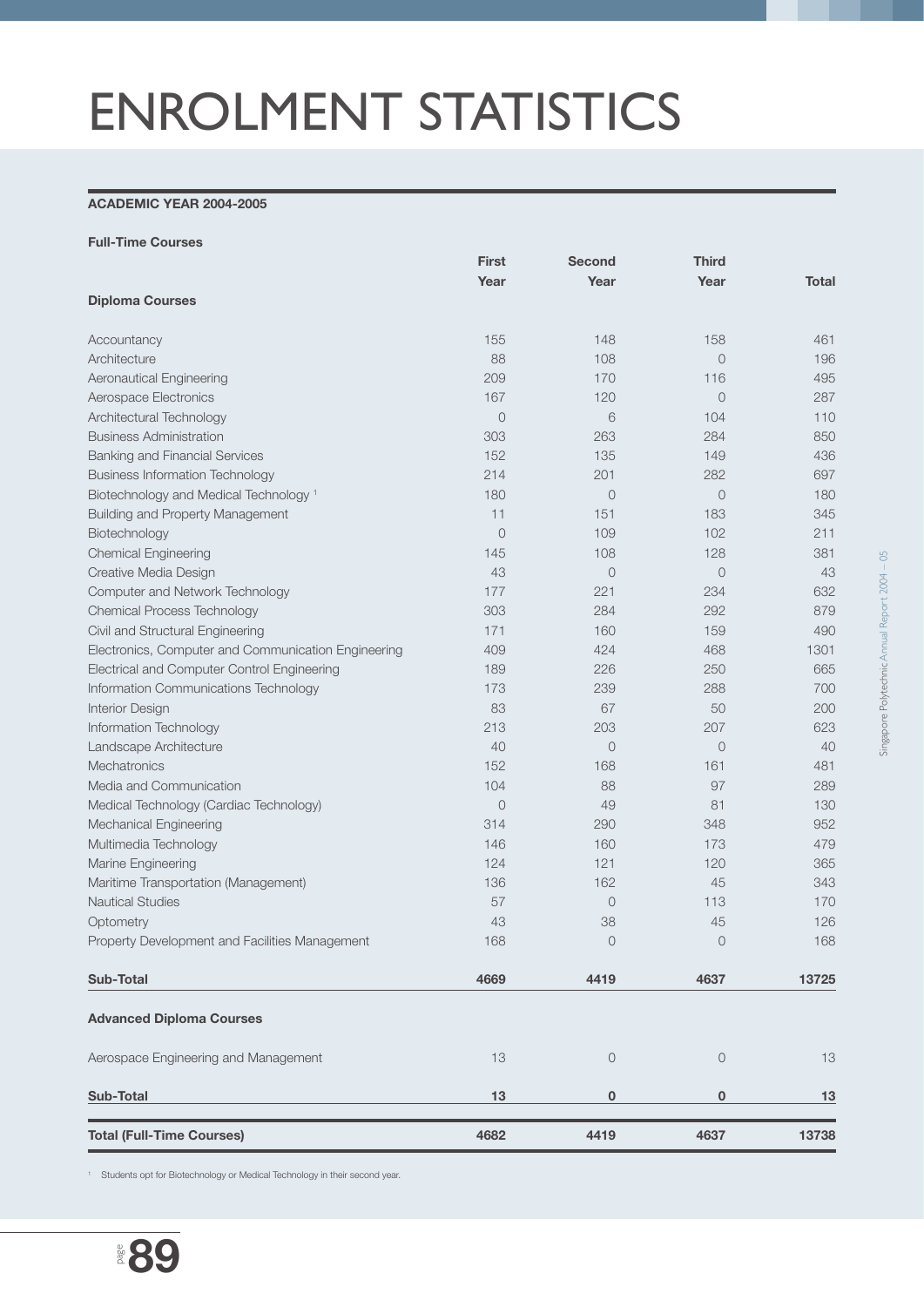## ENROLMENT STATISTICS

## **ACADEMIC YEAR 2004-2005**

| (Day-Release Courses)<br><b>Diploma</b>                                                                                                                                                                                                                                                                                                                                                                               | <b>First</b><br>Year                                         | <b>Second</b><br>Year                                                                                   | <b>Third</b><br>Year                                                                                                                                | <b>Fourth</b><br>Year                                                          | <b>Fifth</b><br>Year                                                                                                                                                     | <b>Total</b>                                                                                    |
|-----------------------------------------------------------------------------------------------------------------------------------------------------------------------------------------------------------------------------------------------------------------------------------------------------------------------------------------------------------------------------------------------------------------------|--------------------------------------------------------------|---------------------------------------------------------------------------------------------------------|-----------------------------------------------------------------------------------------------------------------------------------------------------|--------------------------------------------------------------------------------|--------------------------------------------------------------------------------------------------------------------------------------------------------------------------|-------------------------------------------------------------------------------------------------|
| Mechanical Engineering                                                                                                                                                                                                                                                                                                                                                                                                | 4                                                            | 13                                                                                                      | $\circ$                                                                                                                                             | $\circ$                                                                        | $\circ$                                                                                                                                                                  | 17                                                                                              |
| <b>Advanced Diploma</b>                                                                                                                                                                                                                                                                                                                                                                                               |                                                              |                                                                                                         |                                                                                                                                                     |                                                                                |                                                                                                                                                                          |                                                                                                 |
| Optometry                                                                                                                                                                                                                                                                                                                                                                                                             | 21                                                           | $\bigcirc$                                                                                              | $\circ$                                                                                                                                             | $\circ$                                                                        | $\overline{O}$                                                                                                                                                           | 21                                                                                              |
| <b>Total (Day-Release Courses)</b>                                                                                                                                                                                                                                                                                                                                                                                    | 25                                                           | 13                                                                                                      | $\mathbf 0$                                                                                                                                         | $\bf{0}$                                                                       | $\mathbf 0$                                                                                                                                                              | 38                                                                                              |
| (Evenings-Only / Virtual College Courses)<br><b>Diploma</b>                                                                                                                                                                                                                                                                                                                                                           | <b>First</b><br>Year                                         | <b>Second</b><br>Year                                                                                   | <b>Third</b><br>Year                                                                                                                                | <b>Fourth</b><br>Year                                                          | <b>Fifth</b><br>Year                                                                                                                                                     | <b>Total</b>                                                                                    |
| <b>Business Administration</b><br>Civil and Structural Engineering<br>Electronics, Computer and Communication Engineering<br>Electrical and Computer Control Engineering<br><b>Electrical Engineering</b><br>Mechanical Engineering                                                                                                                                                                                   | 60<br>$\overline{0}$<br>39<br>60<br>$\overline{0}$<br>47     | 46<br>$\mathbf{1}$<br>36<br>103<br>$\bigcirc$<br>89                                                     | 25<br>26<br>66<br>102<br>$\circ$<br>116                                                                                                             | 24<br>$\overline{0}$<br>75<br>98<br>3<br>114                                   | 20<br>$\overline{0}$<br>88<br>$\overline{0}$<br>123<br>94                                                                                                                | 175<br>27<br>304<br>363<br>126<br>460                                                           |
| Sub-Total                                                                                                                                                                                                                                                                                                                                                                                                             | 206                                                          | 275                                                                                                     | 335                                                                                                                                                 | 314                                                                            | 325                                                                                                                                                                      | 1455                                                                                            |
| <b>Specialist Diploma</b>                                                                                                                                                                                                                                                                                                                                                                                             | <b>First</b><br>Year                                         | <b>Second</b><br>Year                                                                                   | <b>Third</b><br>Year                                                                                                                                | <b>Fourth</b><br>Year                                                          | <b>Fifth</b><br>Year                                                                                                                                                     | <b>Total</b>                                                                                    |
| <b>Biomedical Engineering</b><br><b>Computer Networking</b><br>Cleanroom Technology<br>E-commerce Technology (Virtual College)<br>Energy Efficiency and Management<br>Marine Engineering and Naval Architecture<br>Pharmaceutical Secondary Manufacturing<br>Pharmaceutical Technology<br>Statistics and Information Management<br>Shipping Operations and Management<br>Web Development Technology (Virtual College) | 22<br>19<br>16<br>22<br>13<br>20<br>3<br>18<br>15<br>29<br>1 | $\circ$<br>$\Omega$<br>0<br>0<br>$\circ$<br>0<br>0<br>$\circ$<br>$\bigcap$<br>$\circ$<br>$\overline{0}$ | $\circ$<br>$\circ$<br>$\circ$<br>$\overline{0}$<br>$\overline{0}$<br>$\overline{0}$<br>$\overline{0}$<br>$\overline{0}$<br>$\Omega$<br>$\circ$<br>0 | 0<br>$\circ$<br>0<br>0<br>0<br>0<br>0<br>0<br>$\bigcap$<br>0<br>$\overline{O}$ | $\overline{0}$<br>$\circ$<br>$\overline{0}$<br>$\overline{0}$<br>$\circ$<br>$\overline{0}$<br>$\overline{0}$<br>$\overline{0}$<br>$\bigcap$<br>$\circ$<br>$\overline{0}$ | 22<br>19<br>16<br>22<br>13<br>20<br>$\ensuremath{\mathsf{3}}$<br>18<br>15<br>29<br>$\mathbf{1}$ |
| Sub-Total                                                                                                                                                                                                                                                                                                                                                                                                             | 178                                                          | $\bf{0}$                                                                                                | 0                                                                                                                                                   | 0                                                                              | 0                                                                                                                                                                        | 178                                                                                             |
| <b>Post-Diploma (Certificate Level)</b>                                                                                                                                                                                                                                                                                                                                                                               | <b>First</b><br>Year                                         | <b>Second</b><br>Year                                                                                   | <b>Third</b><br>Year                                                                                                                                | Fourth<br>Year                                                                 | <b>Fifth</b><br>Year                                                                                                                                                     | <b>Total</b>                                                                                    |
| <b>Engineering Mathematics</b><br>Occupational Safety and Health <sup>1</sup>                                                                                                                                                                                                                                                                                                                                         | 1<br>107                                                     | $\circ$<br>$\circ$                                                                                      | 0<br>0                                                                                                                                              | 0<br>$\overline{O}$                                                            | $\overline{0}$<br>$\overline{0}$                                                                                                                                         | $\overline{1}$<br>107                                                                           |
| Sub-Total                                                                                                                                                                                                                                                                                                                                                                                                             | 108                                                          | $\pmb{0}$                                                                                               | $\pmb{0}$                                                                                                                                           | $\bf{0}$                                                                       | 0                                                                                                                                                                        | 108                                                                                             |

<sup>1</sup> There are two intakes in the academic year and the figure includes both intakes.